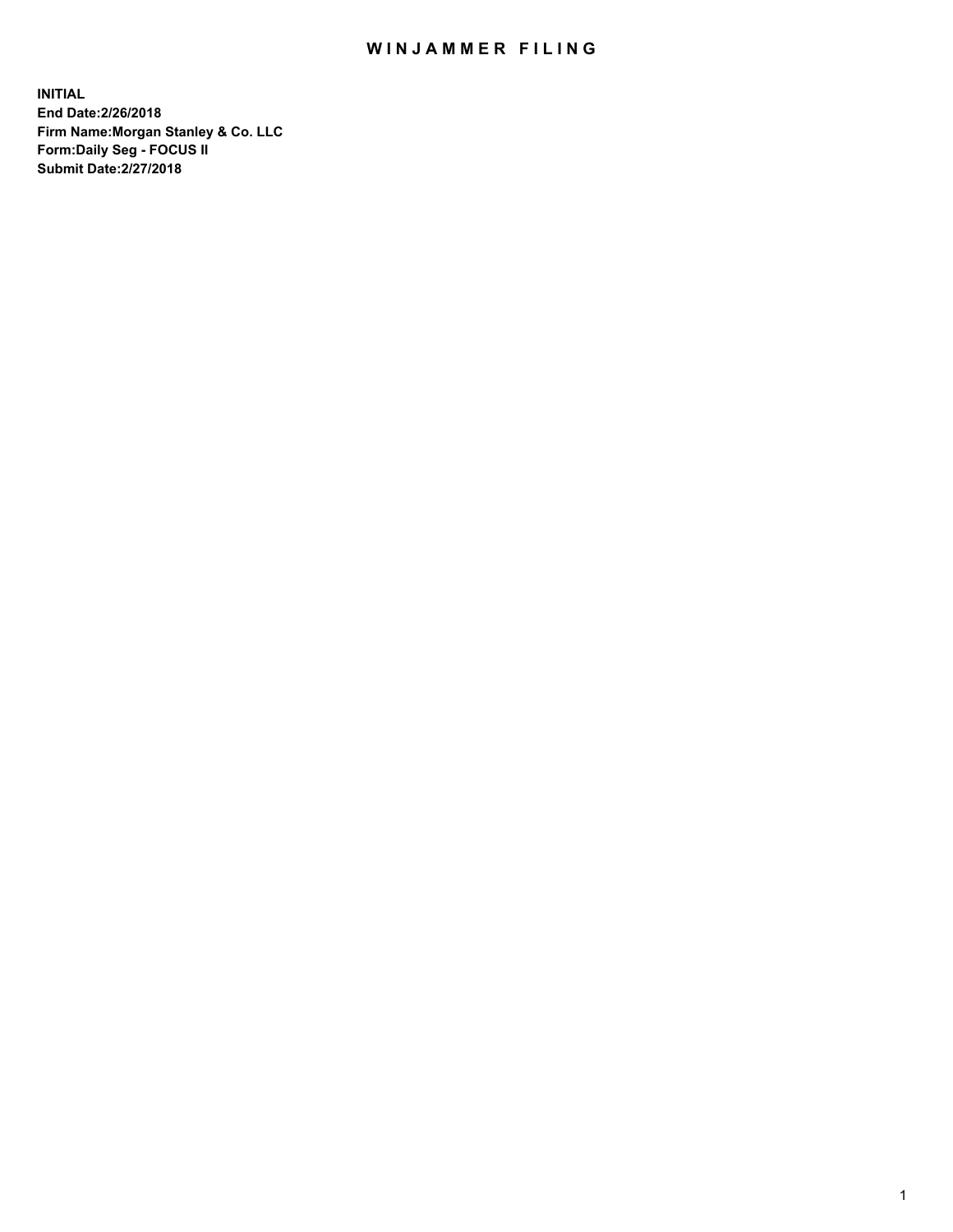## **INITIAL End Date:2/26/2018 Firm Name:Morgan Stanley & Co. LLC Form:Daily Seg - FOCUS II Submit Date:2/27/2018 Daily Segregation - Cover Page**

| Name of Company<br><b>Contact Name</b><br><b>Contact Phone Number</b><br><b>Contact Email Address</b>                                                                                                                                                                                                                         | Morgan Stanley & Co. LLC<br>Ikram Shah<br>212-276-0963<br>lkram.shah@morganstanley.com |
|-------------------------------------------------------------------------------------------------------------------------------------------------------------------------------------------------------------------------------------------------------------------------------------------------------------------------------|----------------------------------------------------------------------------------------|
| FCM's Customer Segregated Funds Residual Interest Target (choose one):<br>a. Minimum dollar amount: ; or<br>b. Minimum percentage of customer segregated funds required:%; or<br>c. Dollar amount range between: and; or<br>d. Percentage range of customer segregated funds required between:% and%.                         | 331,000,000<br>0 <sub>0</sub><br>00                                                    |
| FCM's Customer Secured Amount Funds Residual Interest Target (choose one):<br>a. Minimum dollar amount: ; or<br>b. Minimum percentage of customer secured funds required:%; or<br>c. Dollar amount range between: and; or<br>d. Percentage range of customer secured funds required between:% and%.                           | 140,000,000<br>0 <sub>0</sub><br>0 <sub>0</sub>                                        |
| FCM's Cleared Swaps Customer Collateral Residual Interest Target (choose one):<br>a. Minimum dollar amount: ; or<br>b. Minimum percentage of cleared swaps customer collateral required:%; or<br>c. Dollar amount range between: and; or<br>d. Percentage range of cleared swaps customer collateral required between:% and%. | 92,000,000<br>0 <sub>0</sub><br><u>00</u>                                              |

Attach supporting documents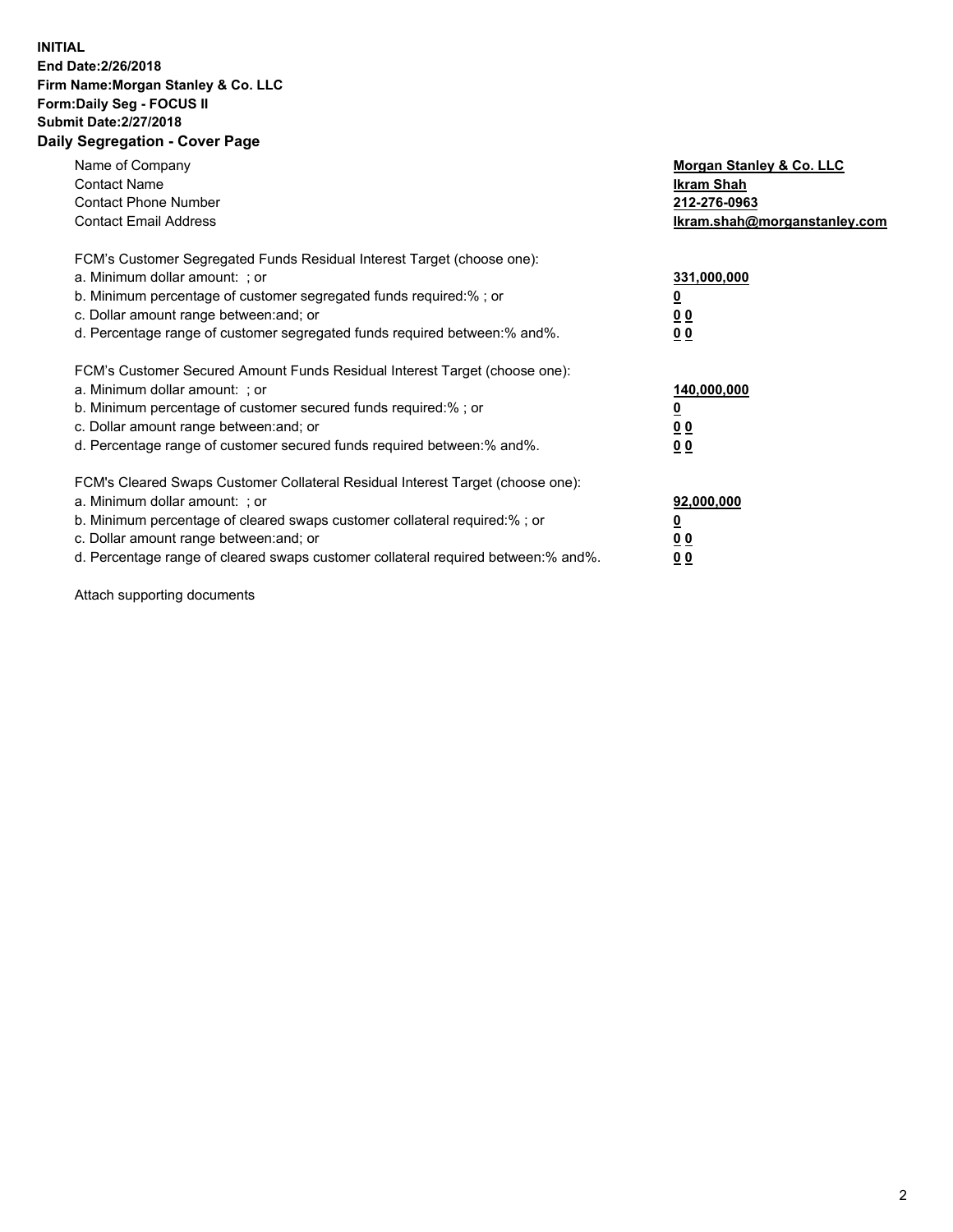## **INITIAL End Date:2/26/2018 Firm Name:Morgan Stanley & Co. LLC Form:Daily Seg - FOCUS II Submit Date:2/27/2018 Daily Segregation - Secured Amounts**

Foreign Futures and Foreign Options Secured Amounts Amount required to be set aside pursuant to law, rule or regulation of a foreign government or a rule of a self-regulatory organization authorized thereunder 1. Net ledger balance - Foreign Futures and Foreign Option Trading - All Customers

- A. Cash **3,125,532,506** [7315]
	- B. Securities (at market) **1,780,578,728** [7317]
- 2. Net unrealized profit (loss) in open futures contracts traded on a foreign board of trade **473,331,421** [7325]
- 3. Exchange traded options
	- a. Market value of open option contracts purchased on a foreign board of trade **24,181,156** [7335]
	- b. Market value of open contracts granted (sold) on a foreign board of trade **-23,719,206** [7337]
- 4. Net equity (deficit) (add lines 1. 2. and 3.) **5,379,904,605** [7345]
- 5. Account liquidating to a deficit and account with a debit balances gross amount **21,016,804** [7351] Less: amount offset by customer owned securities **-18,468,857** [7352] **2,547,947**
- 6. Amount required to be set aside as the secured amount Net Liquidating Equity Method (add lines 4 and 5)
- 7. Greater of amount required to be set aside pursuant to foreign jurisdiction (above) or line 6.

## FUNDS DEPOSITED IN SEPARATE REGULATION 30.7 ACCOUNTS

- 1. Cash in banks
	- A. Banks located in the United States **145,828,470** [7500]
	- B. Other banks qualified under Regulation 30.7 **925,769,607** [7520] **1,071,598,077**
- 2. Securities
	- A. In safekeeping with banks located in the United States **283,244,794** [7540]
	- B. In safekeeping with other banks qualified under Regulation 30.7 **0** [7560] **283,244,794** [7570]
- 3. Equities with registered futures commission merchants
	-
	-
	- C. Unrealized gain (loss) on open futures contracts **-671,176** [7600]
	- D. Value of long option contracts **0** [7610]
- E. Value of short option contracts **0** [7615] **5,885,873** [7620]
- 4. Amounts held by clearing organizations of foreign boards of trade
	-
	-
	- C. Amount due to (from) clearing organization daily variation **0** [7660]
	- D. Value of long option contracts **0** [7670]
	- E. Value of short option contracts **0** [7675] **0** [7680]
- 5. Amounts held by members of foreign boards of trade
	-
	-
	- C. Unrealized gain (loss) on open futures contracts **474,002,598** [7720]
	- D. Value of long option contracts **24,181,156** [7730]
	- E. Value of short option contracts **-23,719,206** [7735] **4,212,721,121**
- 6. Amounts with other depositories designated by a foreign board of trade **0** [7760]
- 7. Segregated funds on hand **0** [7765]
- 8. Total funds in separate section 30.7 accounts **5,573,449,865** [7770]
- 9. Excess (deficiency) Set Aside for Secured Amount (subtract line 7 Secured Statement Page 1 from Line 8)
- 10. Management Target Amount for Excess funds in separate section 30.7 accounts **140,000,000** [7780]
- 11. Excess (deficiency) funds in separate 30.7 accounts over (under) Management Target **50,997,313** [7785]

**0** [7305]

[7354] **5,382,452,552** [7355]

**5,382,452,552** [7360]

[7530]

 A. Cash **6,557,049** [7580] B. Securities **0** [7590]

 A. Cash **0** [7640] B. Securities **0** [7650]

 A. Cash **2,240,922,639** [7700] B. Securities **1,497,333,934** [7710] [7740] **190,997,313** [7380]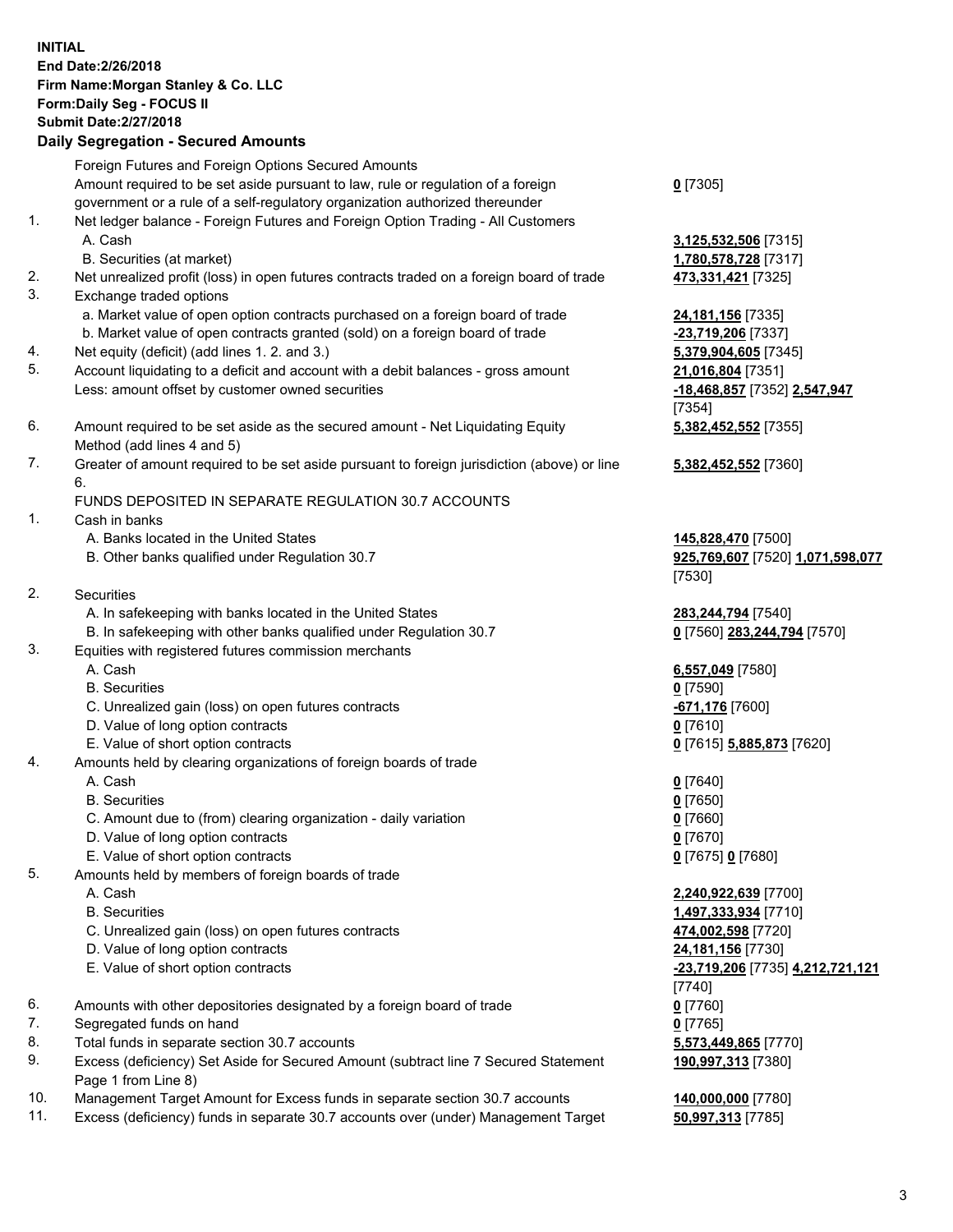**INITIAL End Date:2/26/2018 Firm Name:Morgan Stanley & Co. LLC Form:Daily Seg - FOCUS II Submit Date:2/27/2018 Daily Segregation - Segregation Statement** SEGREGATION REQUIREMENTS(Section 4d(2) of the CEAct) 1. Net ledger balance A. Cash **8,739,793,829** [7010] B. Securities (at market) **5,200,191,134** [7020] 2. Net unrealized profit (loss) in open futures contracts traded on a contract market **2,062,937,285** [7030] 3. Exchange traded options A. Add market value of open option contracts purchased on a contract market **402,274,410** [7032] B. Deduct market value of open option contracts granted (sold) on a contract market **-654,289,117** [7033] 4. Net equity (deficit) (add lines 1, 2 and 3) **15,750,907,541** [7040] 5. Accounts liquidating to a deficit and accounts with debit balances - gross amount **208,465,554** [7045] Less: amount offset by customer securities **-153,157,060** [7047] **55,308,494** [7050] 6. Amount required to be segregated (add lines 4 and 5) **15,806,216,035** [7060] FUNDS IN SEGREGATED ACCOUNTS 7. Deposited in segregated funds bank accounts A. Cash **4,771,493,428** [7070] B. Securities representing investments of customers' funds (at market) **0** [7080] C. Securities held for particular customers or option customers in lieu of cash (at market) **1,030,640,137** [7090] 8. Margins on deposit with derivatives clearing organizations of contract markets A. Cash **6,304,700,806** [7100] B. Securities representing investments of customers' funds (at market) **0** [7110] C. Securities held for particular customers or option customers in lieu of cash (at market) **4,169,550,997** [7120] 9. Net settlement from (to) derivatives clearing organizations of contract markets **172,760,704** [7130] 10. Exchange traded options A. Value of open long option contracts **402,274,410** [7132] B. Value of open short option contracts **-654,289,117** [7133] 11. Net equities with other FCMs A. Net liquidating equity **2,481,493** [7140] B. Securities representing investments of customers' funds (at market) **0** [7160] C. Securities held for particular customers or option customers in lieu of cash (at market) **0** [7170] 12. Segregated funds on hand **0** [7150] 13. Total amount in segregation (add lines 7 through 12) **16,199,612,858** [7180] 14. Excess (deficiency) funds in segregation (subtract line 6 from line 13) **393,396,823** [7190]

- 15. Management Target Amount for Excess funds in segregation **331,000,000** [7194]
- 16. Excess (deficiency) funds in segregation over (under) Management Target Amount Excess

**62,396,823** [7198]